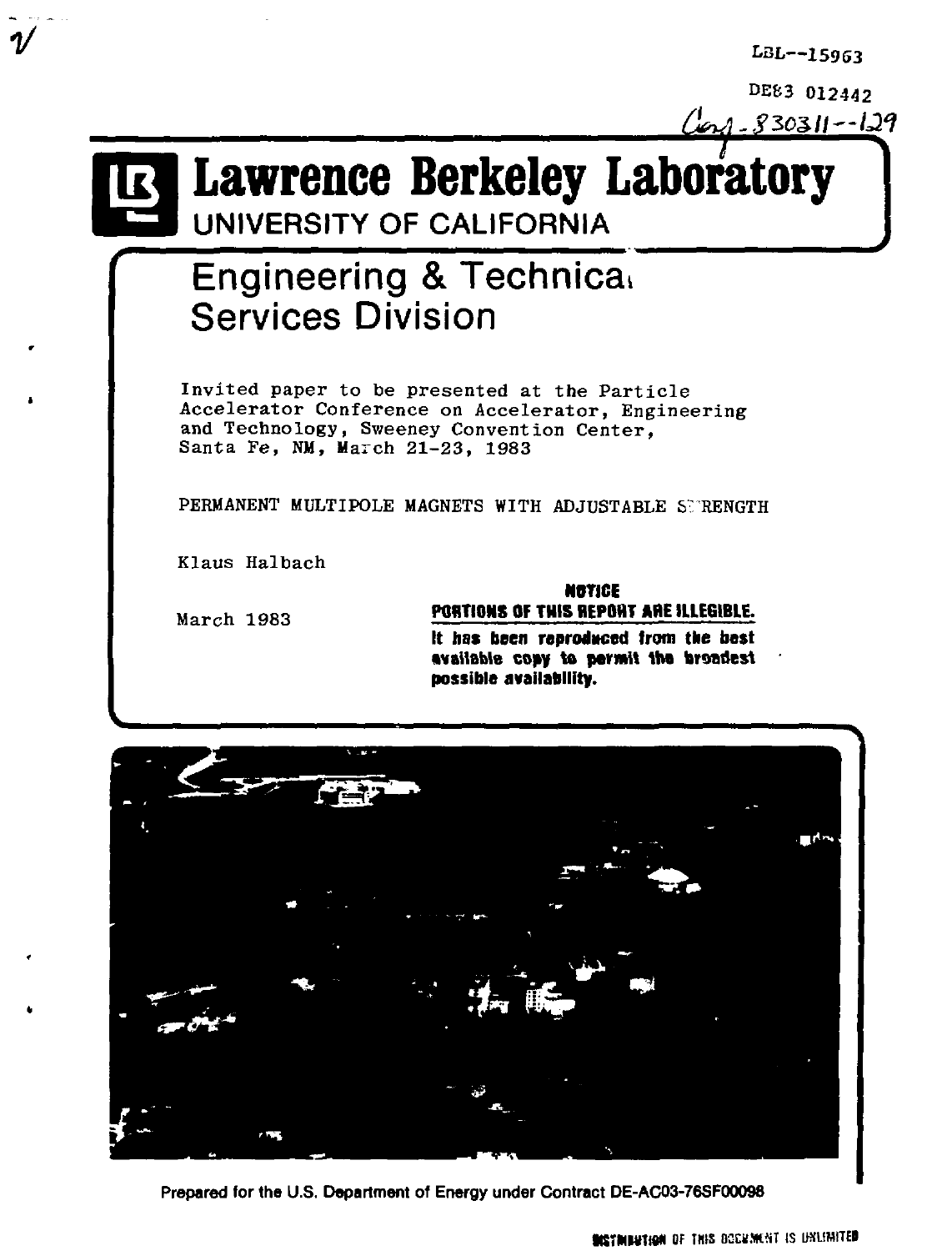#### **LEGAL NOTICE**

This book was prepared as an account of work sponsored by an agency of the United States Government. Neither the United States Government nor any agency thereof, nor any of their employees, makes any warranty, express or implied, or assumes any legal liability or responsibility for the accuracy, completeness, or usefulness of any information, apparatus, product, or process disclosed, or represents that its use would not infringe privately owned rights. Reference herein to any specific commercial product, process, or service by trade name, trademark, manufacturer, or otherwise, does not necessarily constitute or imply its endor, ment, recommendation, or favoring by the United States Government or any agency thereof. The views and opinions of authors expressed herein do not necessarily state or reflect those of the United States Government or any agency thereof.

Lawrence Berkeley Laboratory is an equal opportunity employer.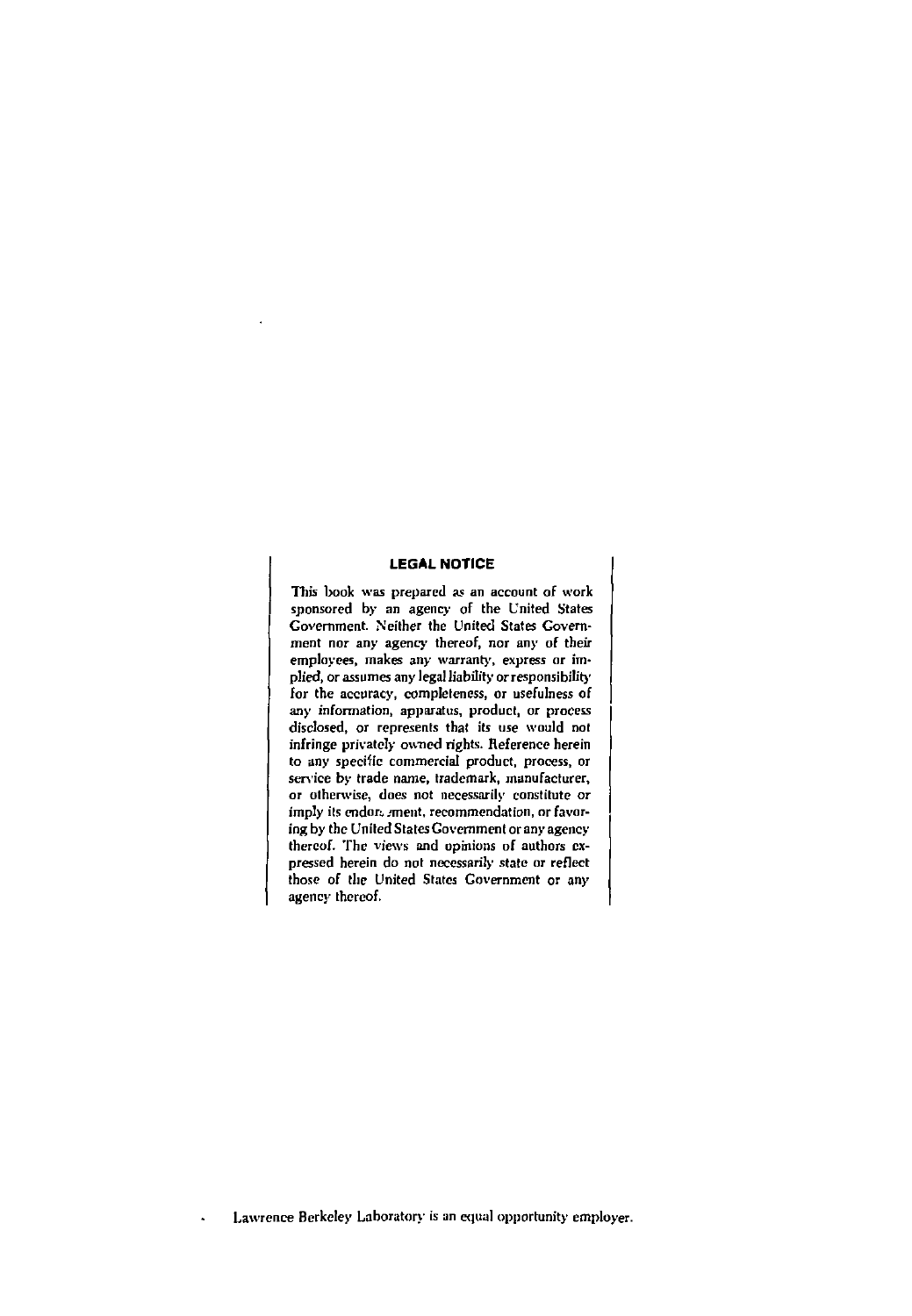#### Klaus Halbach

University of California Lawrence Berkeley Laboratory Berkeley, CA 94720

#### Summery

**Preceded by a short discussion of the actives for using, permanent magnets In accelerators, a new type of permanent magnet for use In accelerators Is presented. The basic design and most- Important properties of a quadrupole will be described that uses both steel and permanent siagnet nsterlal. The field gradient produced by this magnet can be adjusted without changing any other aspect of the field produced by this quadrupole. The generalization of this concept to produce other •ultlpole fields, or combination of nultlpole fields, will also be presented.** 

#### **1. Introduction**

Permanent magnet systems that use no steel, but **only Charge Sheet Equivalent Material (CSEM) have a number of unique advantages cospared. to hybrid systeas that use both CSEM and steel. The aost Important of these is probably the possibility to embed the permanent aagnet into an external field, with linear super-**

position of fields everywhere.<sup>2</sup> When these properties **position of fields everywhere. When these properties are not needed, it can be advantageous to uae hybrid magnets. They are clearly not as critically sensitive to material properties, and it is now possible to build aagnets whose strength can. be adjusted without affecting the field distribution. Since the developaent of the original conceptual design of a variable** 

strength hybrid quadrupole,<sup>3</sup> a considerable amount of **work has been done on this quadrupole. The major results of that work, and the related properties of this hybrid quadrupole, will be summarized below. While the subject of this discussion la the quadrupole, It will be clear that practically all of this information Is applicable, after a suitable "translation," to other •ultlpole magnets, or combined function magnets.** 

**Since it is the author's experience that the major Teaaons for using permanent magnets are not always as clearly understood as they ought to be, a short discussion of this topic will precede the listing of the quadrupole properties.** 

#### 2. **Hotivations For Using Permanent Magnets**

**tfheo one changes sll linear dimensions <L) of an electromagnet while keeping the field strength at equivalent locations fixed, the current density In the colls varies like 1/L, and consequently the power density In a conventional coil varies like l/L . from this It follows directly that below a certain critical size of a aagnet, a superconducting coil will go normal, or a conventional coll will become "un-coolable". If, to avoid that, one increases toe coll dimensions, a reduction of field strength will invariably follow. This is true both in asgoeta that use no steel as well aa In aagnets that use steel that la close to saturation. Since permanent magnets**  clearly do not suffer from this limitation, there will **always be a Halting linear dimension below which the performance of a permanent magnet will exceed that of an electromagnet, thus Increasing the parameter space that can be used by the particle—optical system designer. The sbove mentioned possibility of immersing** 

**\*This work was supported by the U.S. Department of Energy under contract number DE-AC03-76SF00098.** 

**a pure CSEM magnet In an external field falls into the same category of permanent aagnets being able, under**  some circumstances, to produce fields that can not be **obtained by any other means.** 

**The second major reason for preferring permanent •agnets to electromsgnets can be i.l>e absence of a sometimes stiff bill for electric power, power supplies with the associated cables, and cooling. This economic argument can be a very strong one and it is often valid when one is close to the size limit where the performance of the permanent magnet exceeds that of the electromagnet.** 

#### **3. Variable Strength Ouadrupole Geometry, Operation, and Properties**

**Figure 1 shows a schematic two dimensional (2D) crossection of a quadrupole, vlth the dotted areas Identifying soft iron, and the arrows indicating the direction of the easy axes of the CSEM. The preferred CSEM is Rare Earth Cobalt (REC) if extreme strength and compactness are important, otherwise those oriented ferrltes can be used that have a B(H) curve that is straight at least in all of the second quadrant. To change the strength of the field in the aperture region, the outer steel ring, with the attached CSEM, la rotated about the center of magnet, while the four poles with their CSEM stay fixed. Depending on the details of a specific design, 90" rotation of the outer ring from the position shown in Fig. 1 reduces the field to any desired fraction of the maximum value. If field variability la not necessary, the outer circular arc of each pole can be replaced by a straight line that encloses +45\* with the x- and y-axes, or two straight lines parallel to the x- and y-axes. The outer ring would be replaced by a square steel box, with the CSEM between the poles and the square yoke touching both surfaces.** 



**Fig. 1. Schematic** crossection **of a variable strength permanent .quadrupole magnet.** 

**Using REC and Vanadium Peraendur, a field strength of 1.3-1.4 T can be achieved on the aperture radius thot touches the poles. The ratio of the outside diam-eter of the quadrupole to the aperture diameter is about 4-6 for aoderate to high aperture fields, and**  about 10-15 for very high aperture fields.

The field in the aperture region is controlled by **the steel configuration as in a conventional electromagnet. This means that a great amount of know-how**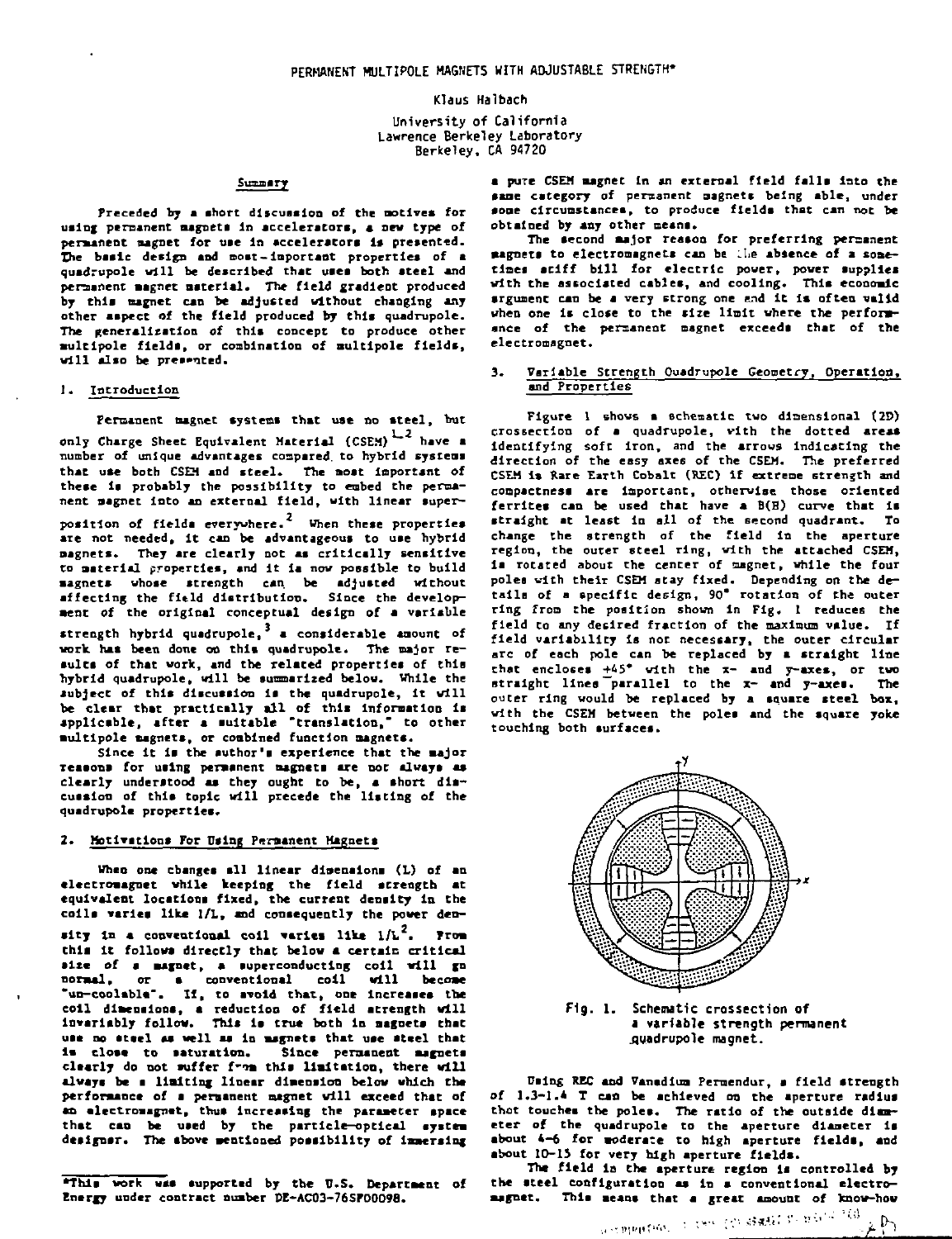**about electromagnets (like necessary pole width to achieve • given field quality, saturation effects, etc.) la directly applicable to the design of hybrid quadrupoles. As In an electromagnet, the allowed harmonica are n - 2, 6, 10, 1\* . • . This is true even when the outer ring has been rotated, since that does not violate imparlance of the total geometry under rotation hy 90\*.** 

**When the outer ring, with the attached CSEM is**  rotated, two mechanisms exist that can produce a skew **quadrupole component: A) The field distribution In Hie outer part of the steel pole can be quite ooymoetrlc, producing, through Iron saturation, a skew quadrupole component. It is, however, possible to design the quadrupole such that the field in the outer part of the steel pole la so weak that the associated large permeability reduces the resulting skew quadripole strength beyond any point of concern. 1) The CSEM generates fields directly In the vacuum region between the poles that violate the regular field symmetry. The thusly generated akew quadrupole Is,**  however, so small (typically leas than 10<sup>-4</sup> of the

**strength of the regular quadrupole) that compensation is not necessary, though easily achievable.** 

**Aa was outlined In section 2, permanent magnet structures are very advantageous when they are snail. The converse It also true: The volume V of CSEM In a hybrid quadrupole depends on the gradient B', aperture radius r, and remanent field B\_ In roughly the following way:** 

**V . B-2 r <sup>4</sup> / » <sup>t</sup> <sup>2</sup> .** 

**indicating that the cost of the material becomes prohibitive when r gets too large.** 

#### **6. Design Procedure of Quadrupole With Given Aperture and Strength**

**It ia clear from Fig. 1 that there are so many parameters involved In the design of a hybrid quadrupole that it would be fooliah to try to design It from the beginning with a big computer code like**  PANDIRA.<sup>4</sup> For that reason a very short code has been **written that is used to design, with analytical**  formulas, hybrid quadrupoles. quadrupole that has been designed with this codes is **typically within about 51 of the design goal, and what**  follows is a description of the major thoughts that **went into thla design code and procedure.** 

**Figure 2 shows, schematically, a 45" slice of a hybrid quadrupolc. Tha half width of the pole la designed such that the required field quality can be achieved In the aperture. Since It is particularly important for quadrupoles that the pole is not wider than absolutely necessary. Is is usually assumed that**  the pole has proper shims.

**When designing a atrong quadrupole, it Is very Important to place CSEM aa cloae aa possible to the aperture in order to reduce field reduction through saturation of the steel. The coordinate x . is therefore set ao small that (By)Ha<sup>X</sup> <sup>l</sup> Q Cn e flri <sup>t</sup> CS ™** 

**block la only a little smaller than the largest value of B permissible for the CSEM without getting into the nonlinear part of the MB ) curve. In a weak quadrupole, block 1 may be abaent In order to reduce total manufacturing coat.** 



**Fig. 2. Schematic crossectlon of a 45\* slice of a variable strength permanent, quadrupole maqnet.** 

**The value of y\_ is usually set so that the total**  amount of CSEM is minimized. Contrary to frequently **described general rules shout CSEM volume minimization,**  this minimization is achieved when H<sub>y</sub> in CSEM block 2 **1s** somewhat less than half the coercive field  $\mathbb{H}_c$ . **Since one ia close to the optlmimum with this general**  kind of choice, the exact value of y<sub>?</sub> is not very **critical.** 

The CSEM ring is, for economic reasons, assembled **from uniformly magnetized blocks. Their thickness in the radial direction, and the gap between that CSEM and the steel pole, are determined by the desired range of strength adjustment, and, usually, also to minimize the total amount of CSEM. In this case, H In the CSEM should be (again contrary to often stated general**  rules) somewhat larger than .5Hc.

**circumstances, it la advantageous to split the CSEM ring into two rings, with the inner ring permanently attached to the steel pole. Details of this special design will be discussed in a future paper.** 

The distance  $x_4-x_3$  is used to give the total **magnet** the desired strength, and  $x_{6} - x_{6}$  is chosen so **6 5 that saturation of the steel ring is sufficiently small.** 

**The angle a has a pronounced effect on both saturation of the steel in the region behind the pole, the oversll size of the magnet, and the total amount of CSEM. Since the relative Importance of these qualities Is usually very different for different magnets, the optimum value of a is selected by "brain-judgement" from a table of designs with different values of a.** 

**For most applications, it is desirable to have a field clamp at each end of the quadrupole, and it is advantageous to have CSEM between the poles and the clamp. This Is particularly true for atrong quadrupolea. If one wants to minimize the total amount of CSEM, the CSEM at the ends should have a value of H that is dos e to .5H .** 

In order to reduce the net torque that has to be applied to the poles, it can be advantageous to break **applied to the poles, it can be advantageous to bresk up the outer steel ring with the attached CSEM into two or three sections .lengthwise, neighboring sections being rotated in opposite directions for strength adjustments.**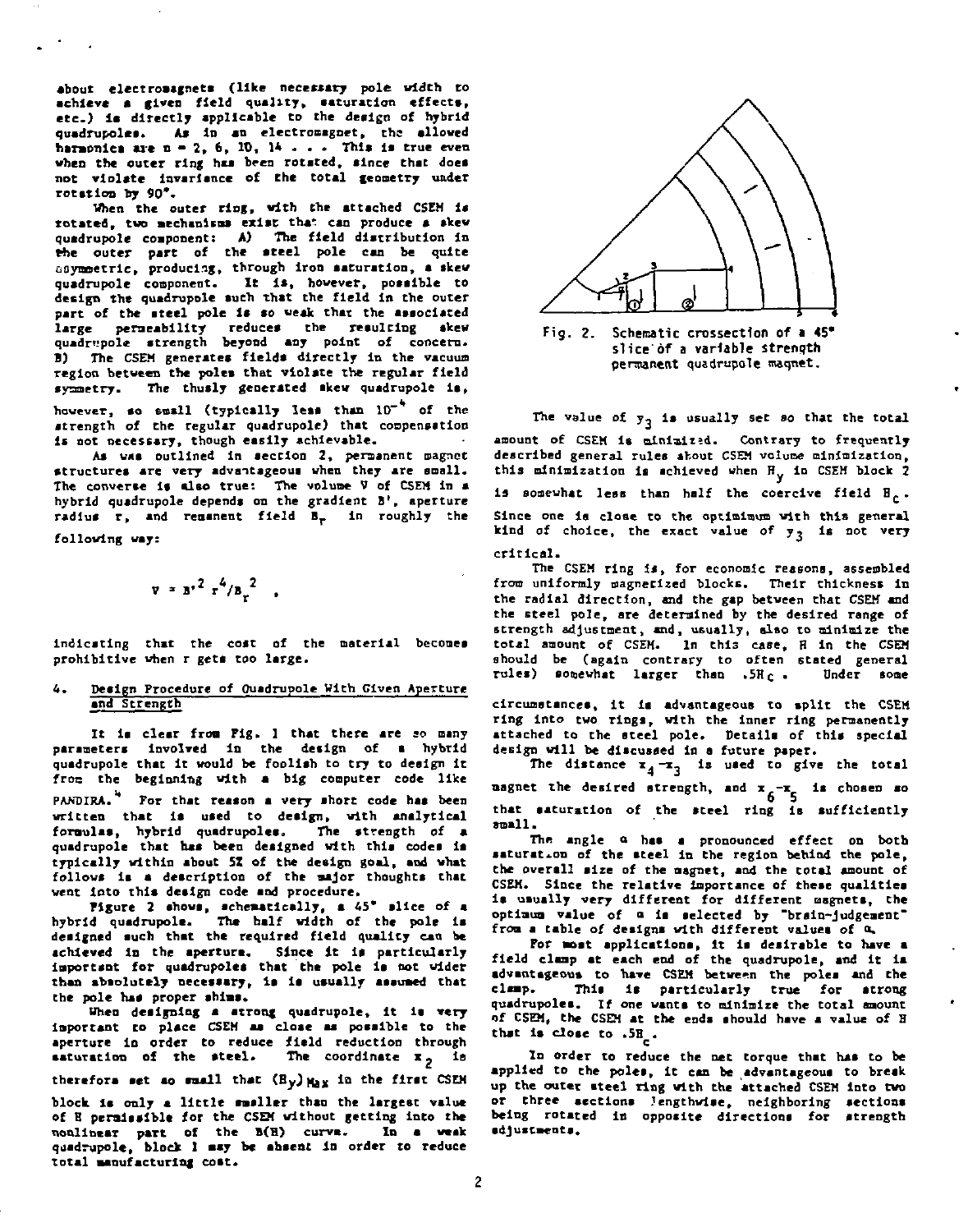#### 5. Field Errors, Tolerances

**The thorough understanding of tolerances and the resulting field errors is clearly very laportant If one has to build a conventional quadrupole with good field**  quality. These topics are even aore important for the **hybrid qusdrupoles discussed here since the excitation of the polesir accomplished with CSEM Instead of**  An investigation of these tolerance effects **shovs that It 1\* Inexpensive and fairly easy to avoid or correct such field errors, but only If one has a good understanding of the theory that describes theau Tne following Is a summary of some of the results of s theory that deals only with ZD effects. The reason for that restriction** *it* **the fact that In the overwhelming majority of cases, one Is Interested In, and measures, only line Integrals of fields, sakisg a 3D treatment unnecessary.** 

The effects of perturbations of the steel poles **(displacement, machining errors, etc.) have been de-scribed elsewhere to that only effects associated with CSEM tolerances need be described here. These perturbations lead to two kinds of field errors: those that are associated with, or caused by, perturbations of the scalar potentials of the poles, and that 1 refer to as indirect field errors; and field errors that are not associated with scalar potential changes of the poles,**  referred to as direct field errors.

**Indirect field errors can be characterized by a**  unique pattern of harmonics<sup>5</sup> **independent, and there are three combinations of pole potential perturbations that are of Interest.** 

Direct field errors can be characterized by two **unique, geometry-independent and analytically calculable, patterns of harmonics, and in the whole quadrupole there are 8 strength factors associated with these two patterns.** 

**By measuring the harmonic content of the field distribution, It is very easy to extract all relevant strength parameters, and to apply corrective measures.** 

**Computer runs have been made to evaluate the field errora that are caused by some specific CSEM errors in**  a specific, but typical, geometry. As mentioned in **Section 3, the skew quadrupole component caused by rotation of the steel-CSEH ring la typically less than** 

**10~\* of the regular qusdrupole field, and is easily correctable If necessary. Also investigated were the effects of a 5\* error in easy axis orientation of block 1 In Fig. 2. and of a gap between the top of block 1 and the steel. The size of the gap was 101 of the aperture radius, and all the direct field error har**monics produced by the above perturbations were less **than .11 of the quadrupole strength at the aperture radius. The effects of equivalent errors on block 2 were considerably smaller. The indirect field errors were smaller than 32 and are very easily correctable. Indirect field errors caused by errors in magnetisation strength can be easily avoided by measuring the dlpole moment of every block and Chen placing blocks appropriately In the magnet.** 

#### **2.** Other Magnets

**Addre•sing first the design of dipoles, a statement made in Rcf. 3 needs to be corrected; adjustable strength dlpoles can be made with essentially the same**  strength am conventional dipoles, i.e., 2T are easily<br>reachable, even with hard ferrites (if large overall wize can be tolerated). In the case of a dipole, **strength adjustment by a method other than by rotating an outer ring may be preferable. This dlpole configuration la schematically Indicated in Pig. 3. Strength adjustment cam be acKlevmd by movement of block\* A toward, or away from, the mldplane. Both methods of strength adjustment arc obviously also applicable** 



**Fig. 3. Schematic crossection of a variable strength permanent dipole magnet** 

**to combined function magnets, i.e., magnets that have, in addition to a dipole component, higher mult1pole components present.** 

**Higher order adjustable strength permanent multlpole magnets, like sextupoles, octupoles, etc., can obviously also be made with the same basic concept**  evident in the quadrupole. **procedure of such a magnet would be nearly identical to that of a quadrupole. The tolerance theory would be patterned after that theory for the quadrupole. It vould not be more complex, only lengthier.** 

#### **References**

- **1. K. Halbach, Proc. 1979 Particle Ace. Confer, IEEE Trans, fticl. Sci. NS-26 (1979) p. 3882.**
- **2. K. Ralbach, Hucl. Instrum, and Meth. 169 (19B0) 1.**
- 3. K. Halbach, LBL Report 14934 (Sept. 1982); in **print, Nucl. Instr. Meth.**
- **«. PANDIKA is a code that allows evaluation of 2D permanent magnets and was developed by X. Halbach and R. F. Bolslnger.**
- **S. K. Halbach, Kucl. Instrum. and Keth., 74, 147 (1969).**